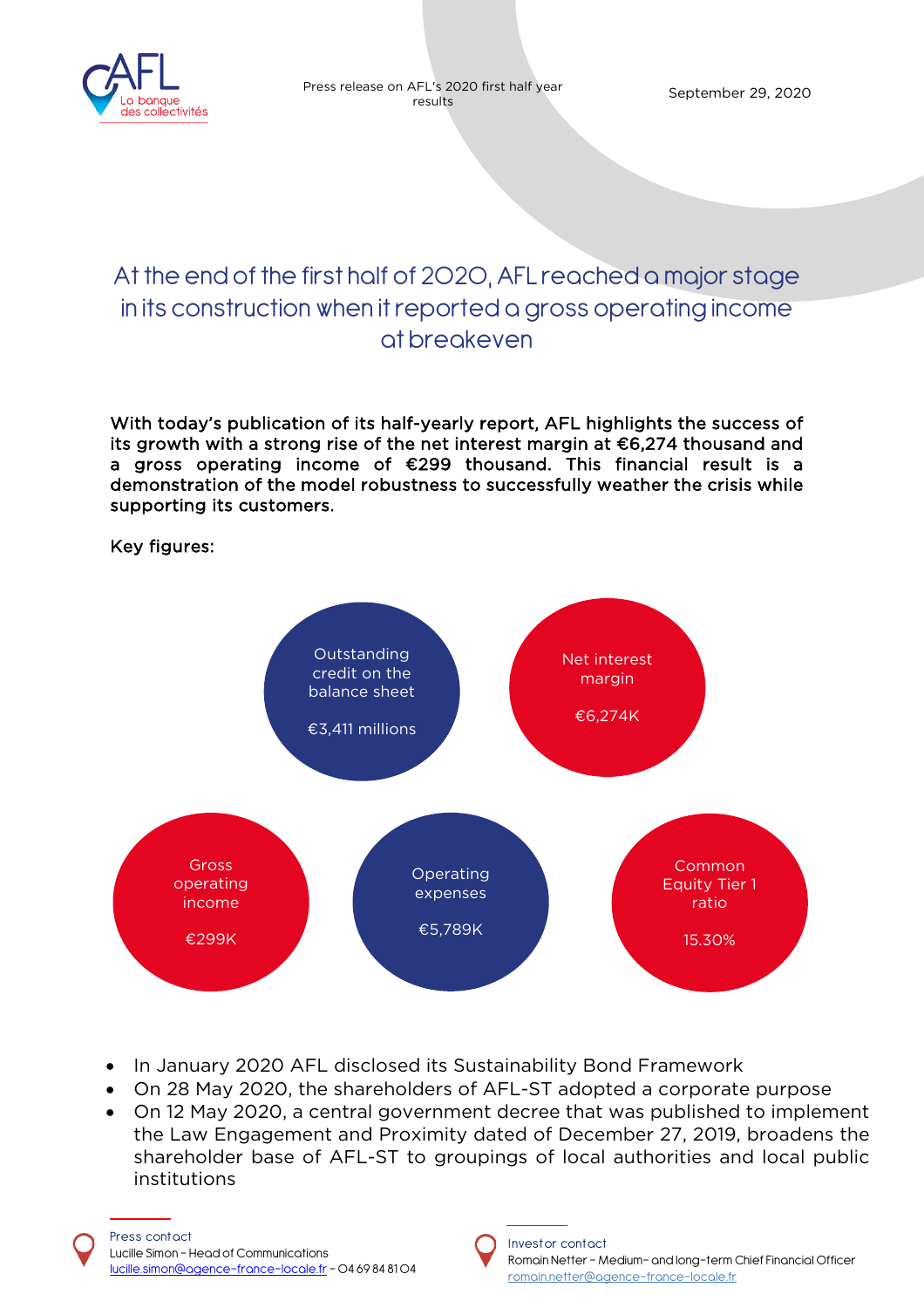

At June 30, 2020, entering its sixth year of operations, AFL successfully continues implementation of its 2017-2021 strategic plan on three levels:

- Achieving breakeven through the generation of income from its core business;
- Continued strengthening of equity capital with new member local authorities, that has been facilitating by the broadening of the shareholder base to groupings of local authorities and local public entities since the publication of the central government decree on 12 May 2020 that implements the law engagement and proximity of 27 December 2019, enabling AFL to welcome its first local public entity, the Syndicat intercommunal des Eaux de l'Euron Mortagne ;
- A steady diversified increase in credit production for member local authorities;

## Two new capital increases were made during the first half of 2020:

- 17 local authorities of all categories, spread across the whole country, joined AFL Group, increasing the total number of shareholders to 369 at June 30, 2020 (of which 3 regions, 8 departements et 12 metropolis), helping to continuously strengthen it and increasing visibility;
- At June 30, 2020, AFL's paid-up capital amounted to €151 million and that of AFL-ST amounted to €159 million with a committed capital of €181.3 million;
- While all categories of local authorities are represented among the AFL Group members, municipalities make up a very large percentage, nearly 80% of the paid-up capital.

| Données en milliers d'euro        | Nombre | Capital promis | Capital libéré | Pouvoirs de vote |
|-----------------------------------|--------|----------------|----------------|------------------|
| R égion                           |        | 25 97 9        | 15 239         | 9.66%            |
| Département                       | ጸ      | 25 630         | 18 546         | 11,75%           |
| Commune                           | 277    | 49 358         | 46 381         | 29.39%           |
| <b>EPCI</b>                       | 81     | 80323          | 78 825         | 49.95%           |
| dont Métropole                    | 12     | $64$ $080$     | $64$ $080$     | 4061%            |
| E toblissement Public Territorial |        | 4 292          | 3582           | 2.27%            |
| Communquié Urboine                |        | .3.546         | .3467          | 2.20%            |
| Communauté d'Agglomération        | 22     | $7 \nO.3$      | 6358           | 4.03%            |
| Communquié de Communes            | 38     | 1 381          | 1338           | Q85%             |
| <b>TOTAL</b>                      | 369    | 181 290        | 158 992        | 100%             |

Member local authorities of AFL Group by category at June 30, 2020

## Increase in capital contribution:

On June 30, 2020, the Board of Directors of AFL-ST approved an increase in the amount of the initial capital contribution for new members, which, from January 1, 2021 will increase to 0.9% of its outstanding debt or 0.30% of its actual operating revenues, for each new member.

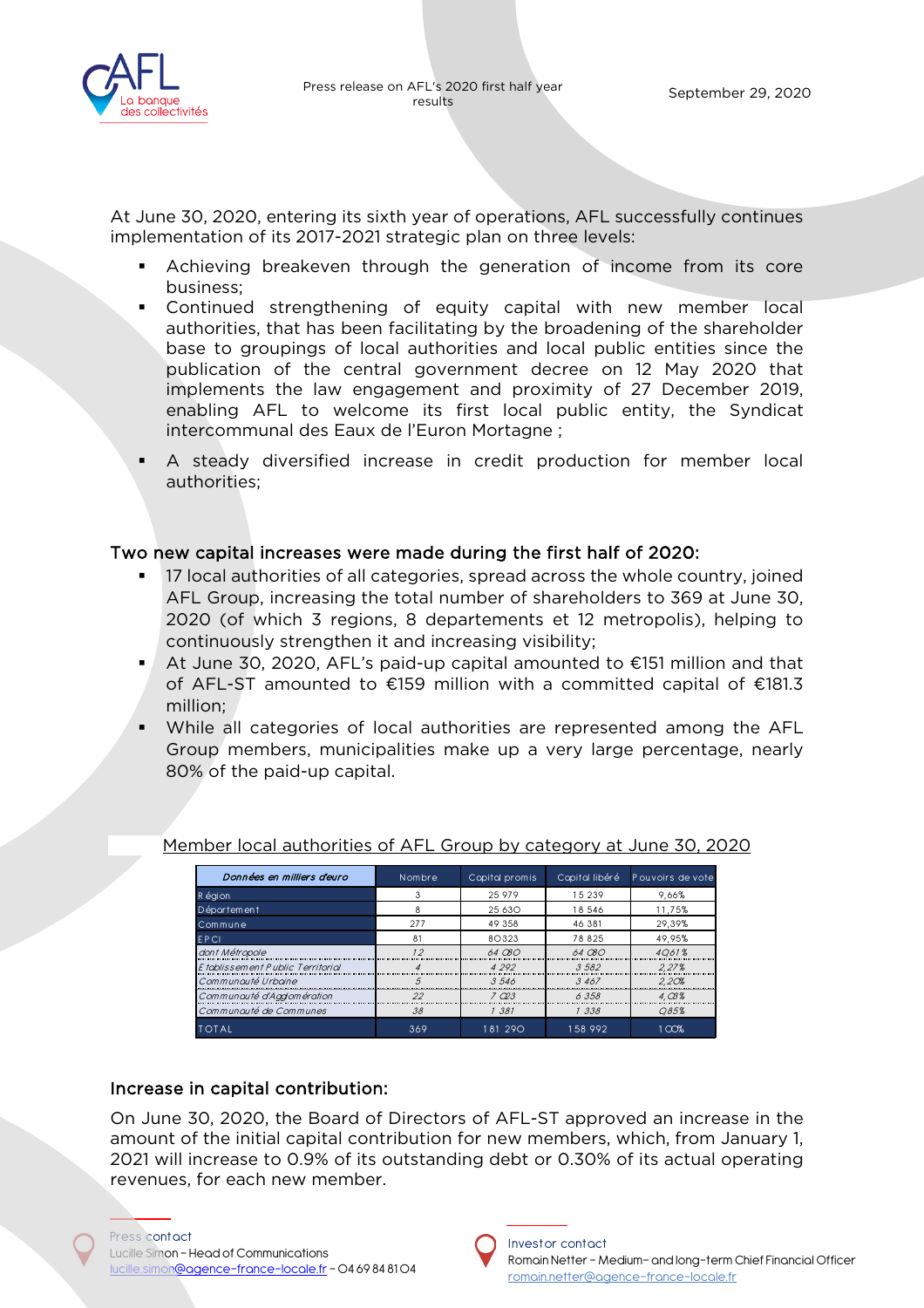

During the first half of 2020, in an environment marked by the Covid-19 pandemic, the amount of medium- and long-term loans granted by AFL continued to grow to €248 million compared with the amount recorded during the first half of 2019, that totaled €166 million:

- In addition to medium- and long-term loans, €53 million in cash lines were granted;
- AFL's cumulative medium- and long-term credit production has amounted to €3,665 million since the beginning of its activities;
- Outstanding loans signed with member local authorities amounted to €3,692 million as at June 30, 2020.

#### AFL continued its bond issues during the period by raising €260 million on the bond market through several long-term issues, including in April when markets were deeply impacted by the crisis:

- Four contributions to existing issues denominated in euros and in foreign currencies were made during the period: one transaction denominated in Australian dollars amounting to AUD 65 million, or the equivalent of  $\epsilon$ 40.2 million, adding to an existing 2030 issue, a second transaction in the amount of €100 million, adding to the issue in euros maturing in June 2026, and two transactions with a value of €60 million each, adding to the issue in euros maturing in June 2028.
- These resources, raised at a weighted average margin of 27.6 basis points above the OAT curve, have a weighted average maturity of 7.5 years, thus contributing to a good match between uses and resources on the balance sheet.

## Establishment of a sustainable bond issuance system:

In January 2020, AFL implemented a sustainable bond issuance plan to contribute to sustainable development funding, to which local authorities members of Société Territoriale are highly committed, while at the same time responding to a strong demand from investors for transparency of the assets financed by AFL. This sustainable bond plan, which complies with the Green Bond Principles, the Social Bond Principles and the Sustainability Bond Guidelines developed and promoted by the International Capital Markets Association (ICMA), was reviewed by Vigéo, a non-financial rating agency that, on January 9, 2020, issued a favorable opinion on AFL's commitments and the contribution of its framework document to sustainable development.

On July 13, 2020, AFL issued its first sustainable bond for €500 million.

#### Adoption of a corporate purpose:

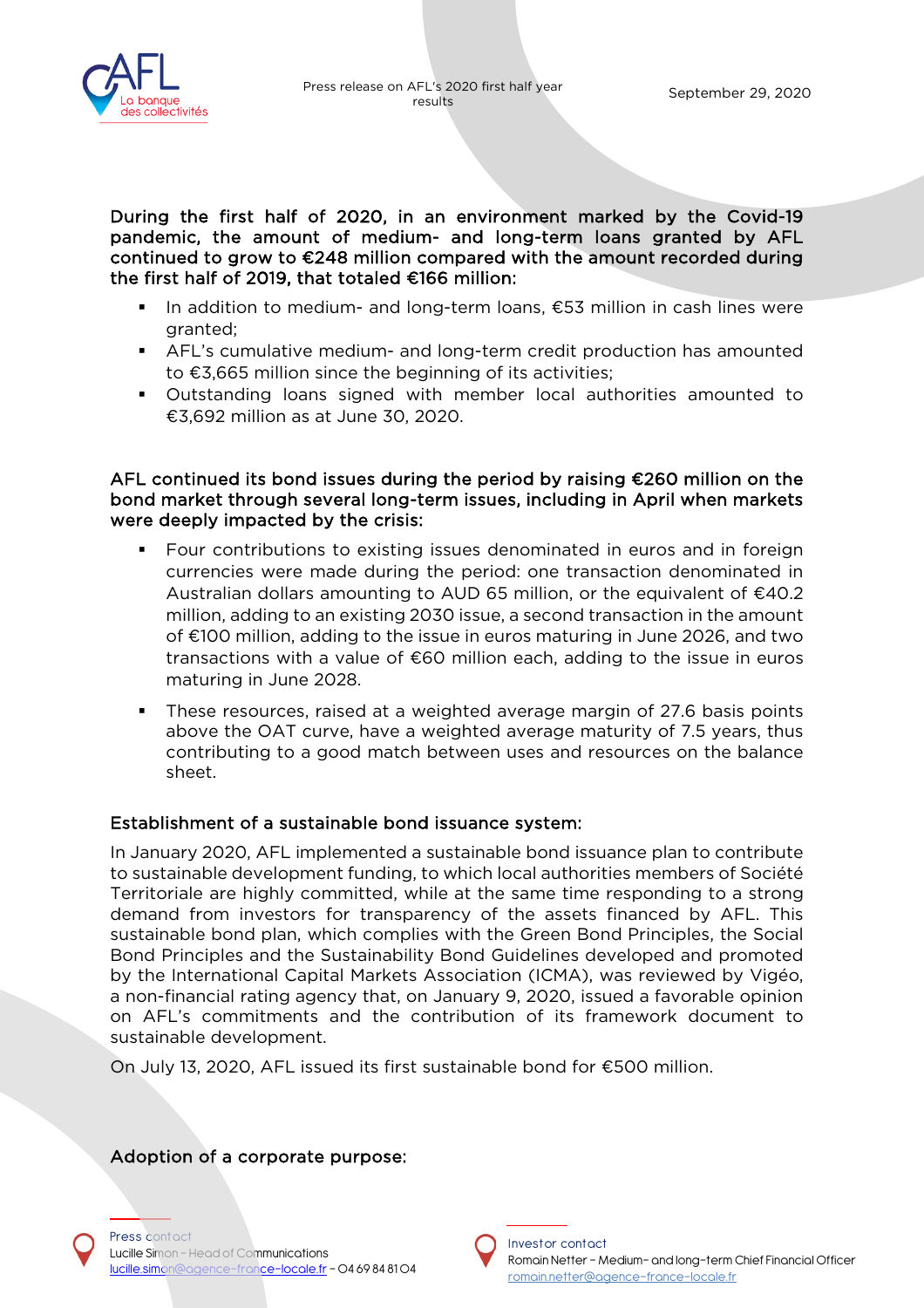

In line with the provisions of the Pacte Law and based on its member authorities' desire for strong policies, starting in late 2019, AFL launched an initiative to reaffirm its identity in the local authority financing landscape. This collective approach directly involving all of its stakeholders including local authorities, employees, representatives of shareholder groups, partners and suppliers, led to the adoption of a corporate purpose on May 28, 2020 by the AFL-ST General Meeting of Shareholders and its inclusion in the AFL-ST Articles of Association.

#### During the first half of the year, AFL's rating was confirmed at Aa3 by Moody's and AA- by Standard & Poor's:

|                          | Moody's        | Standard &<br>Poor's |
|--------------------------|----------------|----------------------|
| Long-term rating         | Aa3            | $AA-$                |
| Outlook                  | Stable         | Stable               |
| Short-term rating        | P-1            | $A-1+$               |
| Last Credit Opinion Date | April 27, 2020 | May 27, 2020         |

At June 30, 2020, AFL's credit ratings were as follows:

 AFL's very high rating by both Moody's and Standard & Poor's enables it to pursue its mission to provide local shareholders with loans in the best possible conditions.

## The net interest margin increased to €6,274 thousand, compared with €4,639 thousand as at June 30, 2019, linked to the increase in outstanding loans:

- Net banking income for the first half of 2020 increase by 23% at €6,088 compared with €4,936 thousand in the first half of 2019, a period characterized by non-recurring revenues. Capital gains from the sale of securities amounted to €409 thousand as at 30 June 2019 compared to €83 thousand as at June 30, 2020;
- Operating expenses are under control at €4,918 thousand versus €4,887 thousand as at June 30, 2019;
- Depreciation and amortization for the period amounted to €871 thousand compared with €1,146 thousand for the first half of 2019;
- Revenues generated by the activity, excluding extraordinary income, now cover all operating expenses and generate a positive gross operating income of €299 thousand under IFRS;
- Net income stood at -€24 thousand after taking into account the cost of risk relating to ex-ante impairments under IFRS 9. The cost of risk increases up to €453 thousand due to the change in macroeconomic scenario weightings related to the pandemic, as well as net losses on other assets and deferred tax assets.

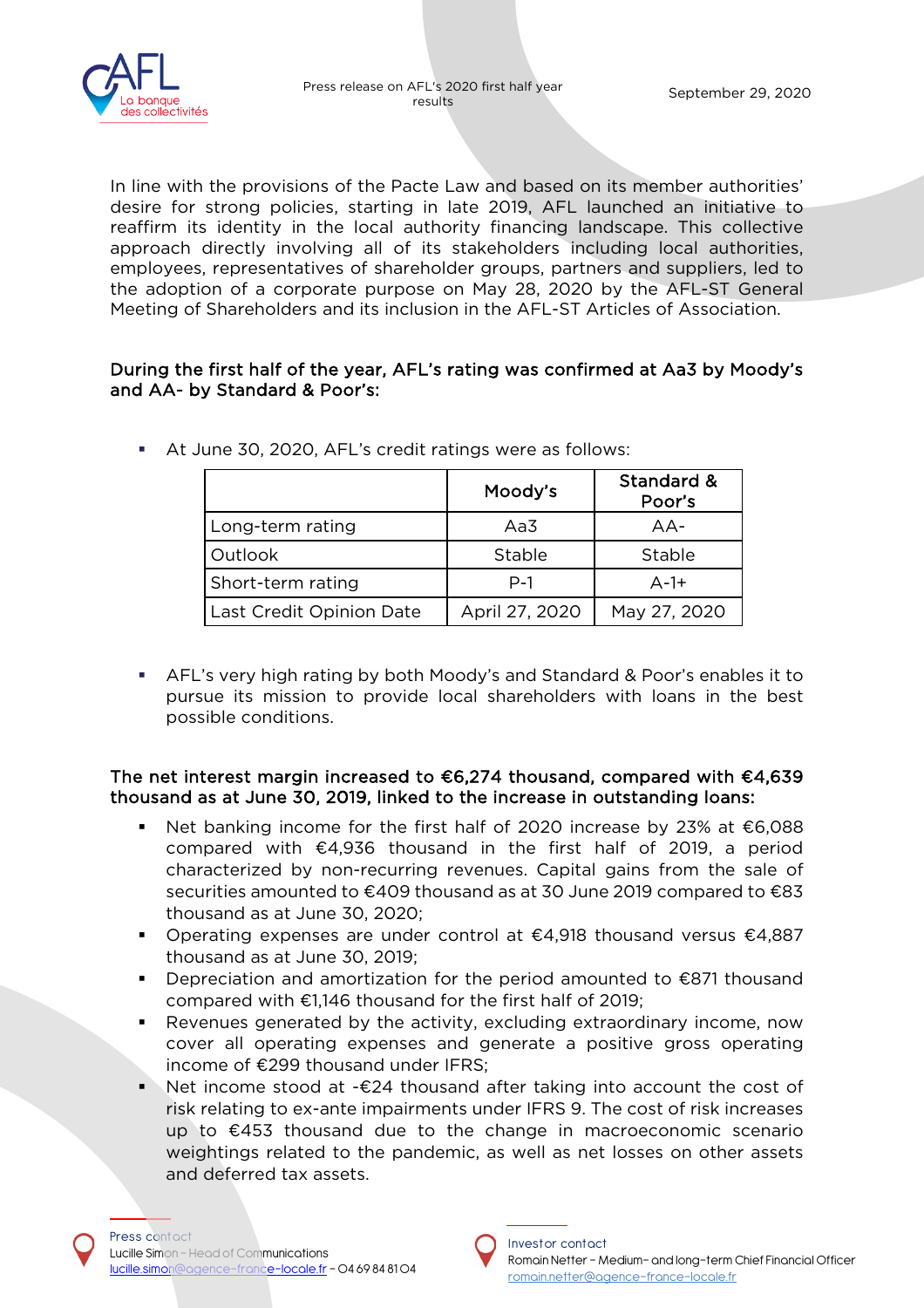

## The soundness of AFL's financial structure is underscored by the equity ratios, on a consolidated basis:

- Solvency ratio: 15.30%.
- Leverage ratio (CRR2), calculated using the methodology applicable to public development credit institutions: 9.46%. (It should be noted that AFL is in the process of obtaining public development credit institution status).
- **Leverage ratio (CRR): 2.80%.**

AFL Group has a robust financial structure with IFRS equity capital reaching €134.1 million at June 30, 2020, compared with €131.5 million at December 31, 2019, for share capital of €159 million. Given the quality of the Group's exposures, the Basel III solvency ratio based on the standard method (Common Equity Tier 1) stands at 15.30%, taking into account the CRR Quick Fix measures, compared with 15.78% at December 31, 2019, and the leverage ratio was 9.46% compared with 11.98% at December 31, 2019, in the event that AFL is eligible for the status of a public development credit institution. The bank leverage ratio stands at 2.80% at June 30, 2020 compared with 2.78% at December 31, 2019.

In addition to a high level of capitalization, a very comfortable liquidity position allows AFL to continue its operational activities and withstand a liquidity shock. At June 30, 2020, the LCR ratio is 626% compared with 428% at December 31, 2019, and the NSFR ratio is 197% compared with 186% at December 31, 2019. The liquidity reserve that is available amounts to €1 297 million, that is more than a year of operational needs.

## AFL Group outlook

The Covid-19 pandemic, which began ravaging the global economy and financial markets in March 2020, has severely disrupted the world economy. However concerted actions by central banks, national governments and the European Union have so far led to a recovery in activity and a normalization of markets.

The main objective of AFL Group is always to maintain the rapid pace of new memberships of local authorities. This has made it possible to rapidly accept groups of local and regional authorities and local public institutions, starting with a category of grouping of local authorities. Indeed, since AFL-ST's General Meeting of Shareholders on May 28, 2020, the latter are eligible to join AFL Group under the provisions of the Law of December 27, 2019, the Engagement and Proximity Law, that has broaden the scope of entities eligible for AFL Group membership, and its implementing decree of May 11, 2020.

This expansion should facilitate the continued strengthening of the AFL Group's capital, thereby promoting the growth of its activities and facilitating the achievement of the objectives set out in the 2017-2021 strategic plan.

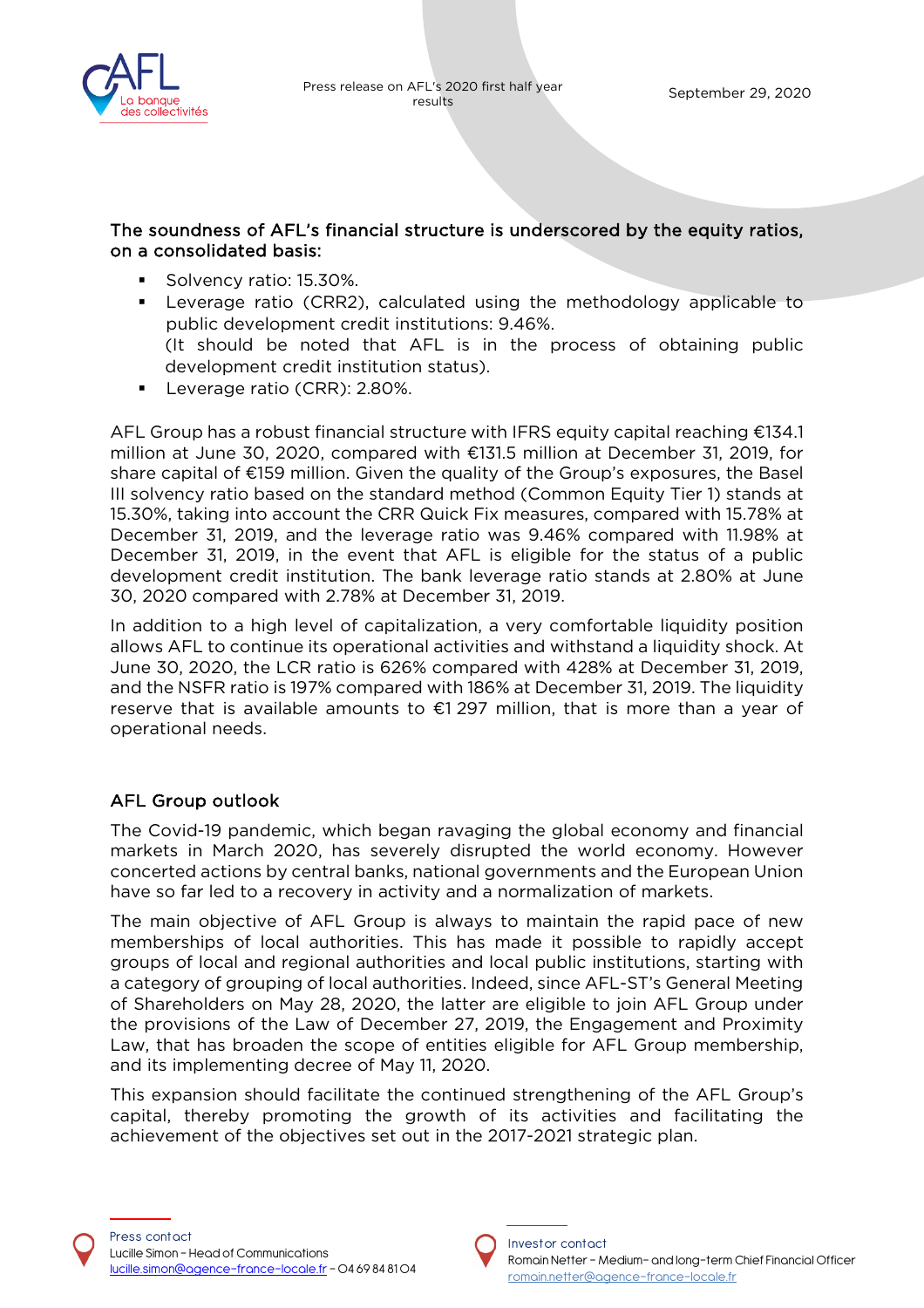

AFL, a bank dedicated to local authorities, has found its true calling in this difficult environment because of its high resiliency, shown by the continuation of all its operational activities including continuity of access to liquidity under good conditions in the crisis.

It is reasonably anticipated that the size and solidity of the AFL Group's balance sheet should continue to grow rapidly, with the continued production of credits and new capital increases in the second half of 2020 and the 2021 financial year.

## Significant events since the balance sheet date

On September 25, 2020, AFL-ST's Board of Directors launched a 26th capital increase for a total nominal amount of €5,587,700 (five million five hundred and eighty-seven thousand seven hundred euros) and, at the same time, AFL launched its 26th capital increase for a total nominal amount of €5,500,000.

## Forecasts

In a press release published on June 10, 2020, AFL suspended its forecasts in view of the health crisis and its economic and financial consequences, while specifying that no major impact on its results was expected for the first half of 2020 to the extent that, given a stable level of expenses, its results come mainly from the interest, net of hedging, generated by the outstanding loans on the Company's balance sheet.

In addition, AFL considers that the set of measures that have been taken at both the French governmental and European Union levels will enable it to once again forecast its results for 2020 and 2021 on the basis of realistic and cautious assumptions. However, in the current environment characterized by uncertainties and volatility, no commitment can be made regarding the attainment of these forecasts, that is likely to be affected by known and unknown endogenous and exogenous factors, over which AFL does not necessarily have control.

|                                                                  | 2020  | 2021  |
|------------------------------------------------------------------|-------|-------|
| Loans and advances to customers                                  | 3,589 | 4.193 |
| Liquidity reserve 1                                              | 1,185 | 1.544 |
| Debt securities issued                                           | 4.732 | 5.695 |
| Equity capital (including the results<br>for the financial year) | 137   | 149   |

(i) Forecasts on the main balance sheet items 2020-2021 (in  $\epsilon$  million):

(ii) Components of results calculation, 2020-2021 projections (in € million)

|                    | 202C   | າດາ1         |
|--------------------|--------|--------------|
| Net banking income | 11,585 | $\bigcap$ 10 |

<span id="page-5-0"></span> $1$ This line corresponds to part of the proceeds of the debt issued by AFL, whose purpose is to fund its liquidity reserve to meet prudential requirements and its operating needs.

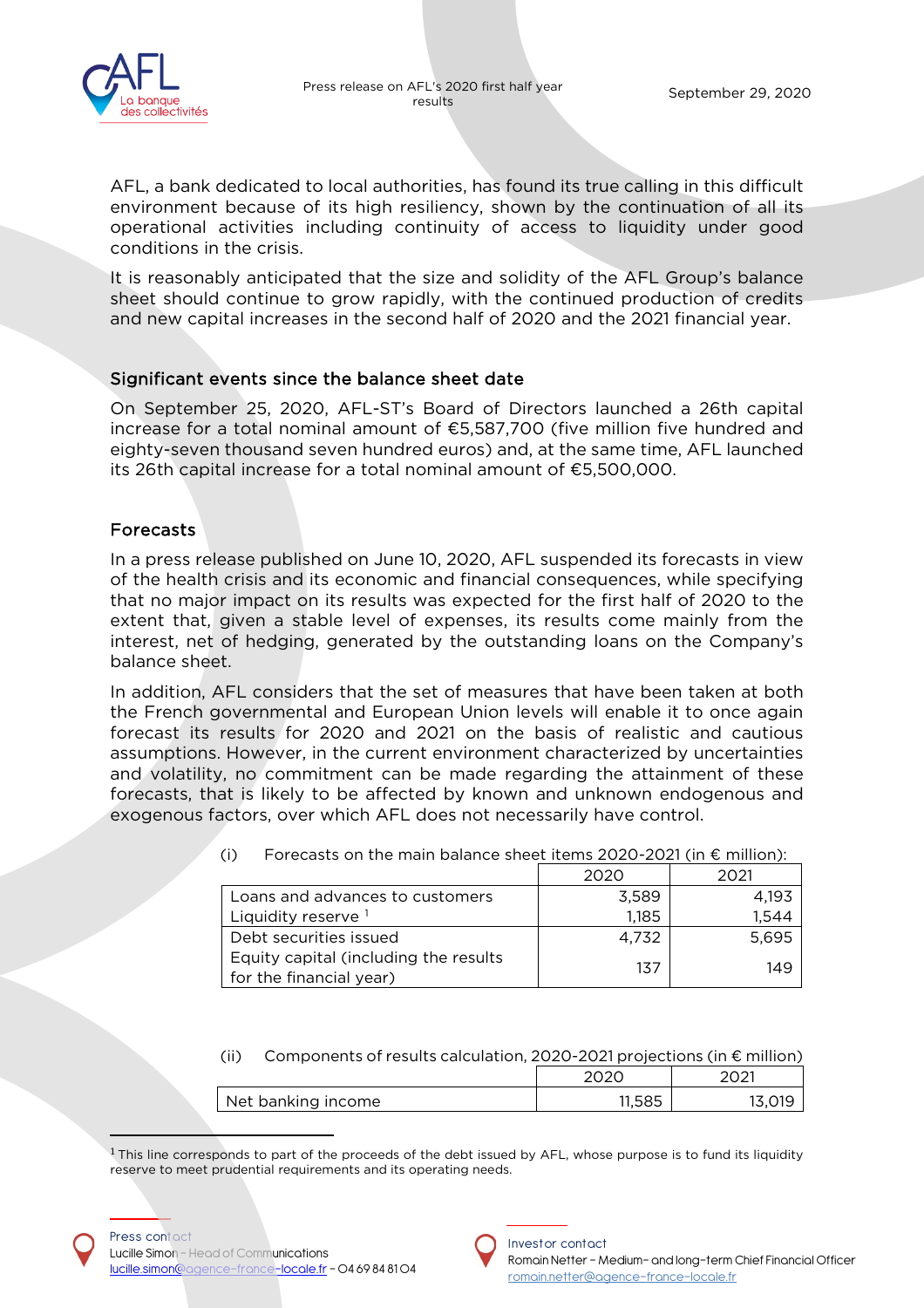

| Operating expenses     | 11,362     | 10.914 |
|------------------------|------------|--------|
| Gross operating income | へへっ<br>ددے | 2,105  |

## AFL Group consolidated income under IFRS

The first half of 2020 marks a further increase in net banking income generated by the lending activity, in line with the Group's development path according to the 2017-2021 strategic plan. The net banking income generated by the activity amounted to €6,109 thousand. This corresponds to a net margin of interest of €6,299 thousand, net gains on disposals of shares at fair value by OCI of €83 thousand after taking into account the result of termination of hedging relations related to the management of the liquidity reserve, commission income of  $\epsilon$ 8 thousand and a negative result from hedge revaluations of -€281 thousand.

These results should be compared to those of the first half of 2019, at the end of which the net banking income amounted to  $\epsilon$ 4,956 thousand, mainly corresponding to a net interest margin of €4,663 thousand, capital gains on investment securities of €409 thousand, commission income of €14 thousand and a negative result from hedge revaluations of -€103 thousand.

The interest margin of €6,299 thousand as at June 30, 2020 comes from three items:

- Income of  $$3,741$  thousand from the loan portfolio once restated for their hedges;
- Negative income of -€1,581 thousand linked to management of the liquidity reserve, in a context of ongoing deep negative interest rates during the period; and
- Interest income on debt and collateral in the amount of  $\epsilon$ 4,139 thousand, after taking into account interest on hedges.

During the first half year of 2020, portfolio management of the liquidity reserve generated income of €425 thousand on sales of investment securities and losses of -€342 thousand due to the cancellation of interest rate hedging instruments on securities that were sold, i.e. net gains on disposals of €83 thousand, which breaks down into -€207 thousand in losses on disposals and €290 thousand of gains on disposals.

Net income from hedge accounting comes from two items. First of all, it comes from the sale of interest rate hedging of fixed-income securities for -€342 thousand and secondly -€281 thousand which represents, for instruments still in portfolio at the reporting date, the sum related to unrealized valuation differences between hedged items and hedging instruments. Among these differences, €882 thousand is due to valuation differences on interest rate hedge instruments classified as macro-hedges and -€867 thousand due to valuation differences on euro-denominated interest rate hedge instruments classified as micro-hedges. As a hedging ineffectiveness, there are still unrealized differences in valuations between the hedged items and the hedging instruments, one of whose components comes from a market practice that results in a valuation asymmetry

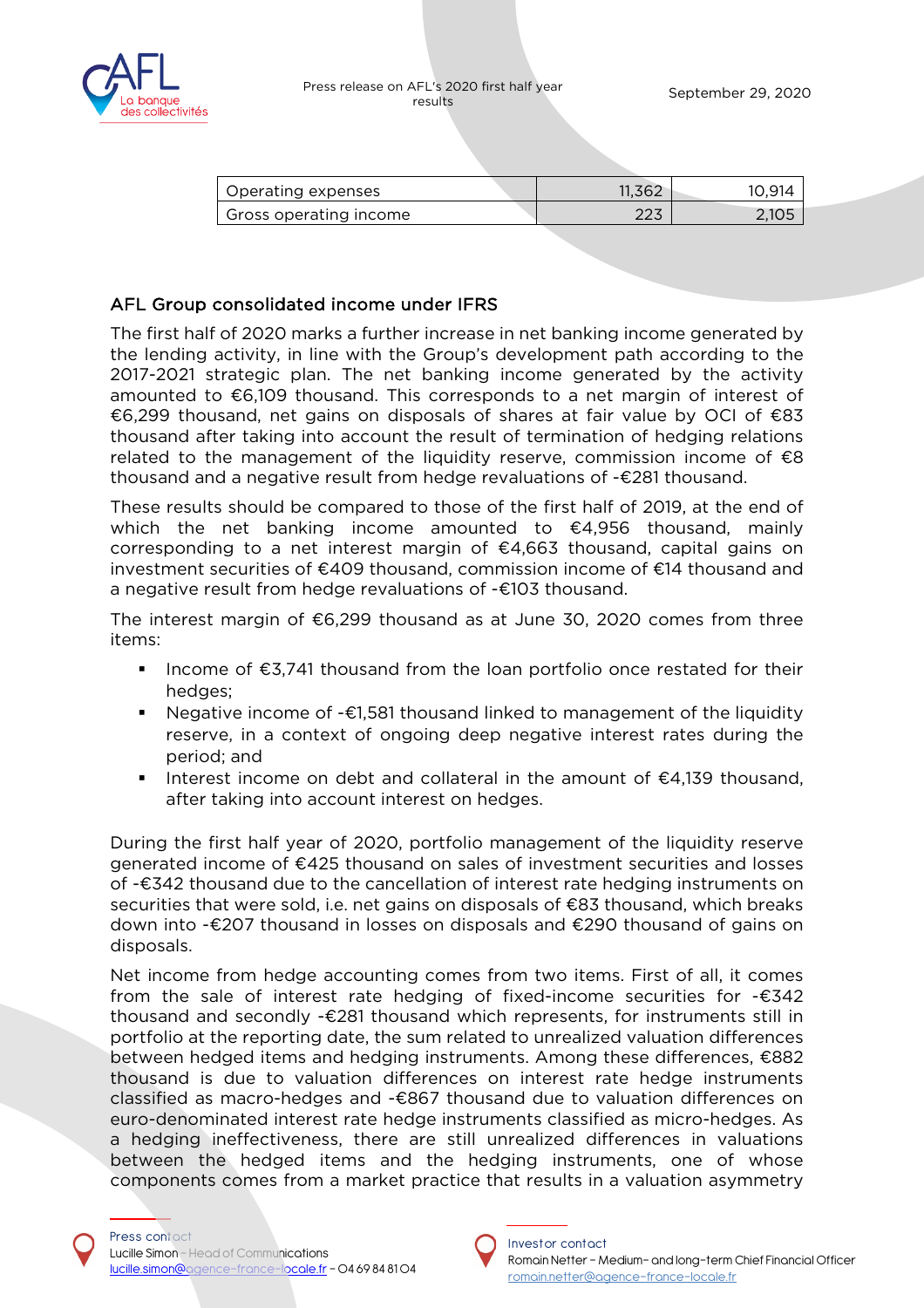

between hedging instruments collateralized daily and discounted on an Eonia curve and hedged items discounted on a Euribor curve. However, it should be noted that this corresponds to latent income.

At June 30, 2020, general operating expenses amounted to €4,971 thousand compared with €4,871 thousand as at June 30, 2019. These include €2,607 thousand in personnel costs compared with  $\epsilon$ 2,497 thousand for the first half of the previous financial year. General operating expenses also include administrative expenses, that amounted to €2,364 thousand compared with €2,374 thousand as at June 30, 2019.

Depreciation and amortization at June 30, 2020 amounted to €838 thousand, compared with €1,180 thousand at June 30, 2019, a decrease of €342 thousand, corresponding to the end of the amortization of the first tranche of the information system.

After depreciation and amortization, gross operating income at June 30, 2020 stands at €300 thousand compared with -€1,095 thousand for the first half of the previous period.

The cost of risk relating to ex ante impairments (expected credit losses - ECL) on financial assets under IFRS 9 is a negative -€455 thousand for the first half of 2020, reflecting an increase in impairments. Given the nature of the assets carried on AFL's balance sheet, the increase in impairments stems from the effects of the health crisis and changes in the assumptions used to build macroeconomic scenarios by asset class.

After allocation of the cost of risk under IFRS 9, operating income at June 30, 2020 amounted to -€155 thousand, compared with -€1,102 thousand at June 30, 2019.

Finally, after the scrapping of €21 thousand in intangible assets and the activation of deferred tax on positive assets of €152 thousand linked to IFRS restatements, the first half of 2020 showed a net negative result of -€24 thousand compared with a loss of -€1,027 thousand for the first half of the previous fiscal year, a period that, as indicated above, was characterized by non-recurring gains of €409 thousand on the disposal of shares.

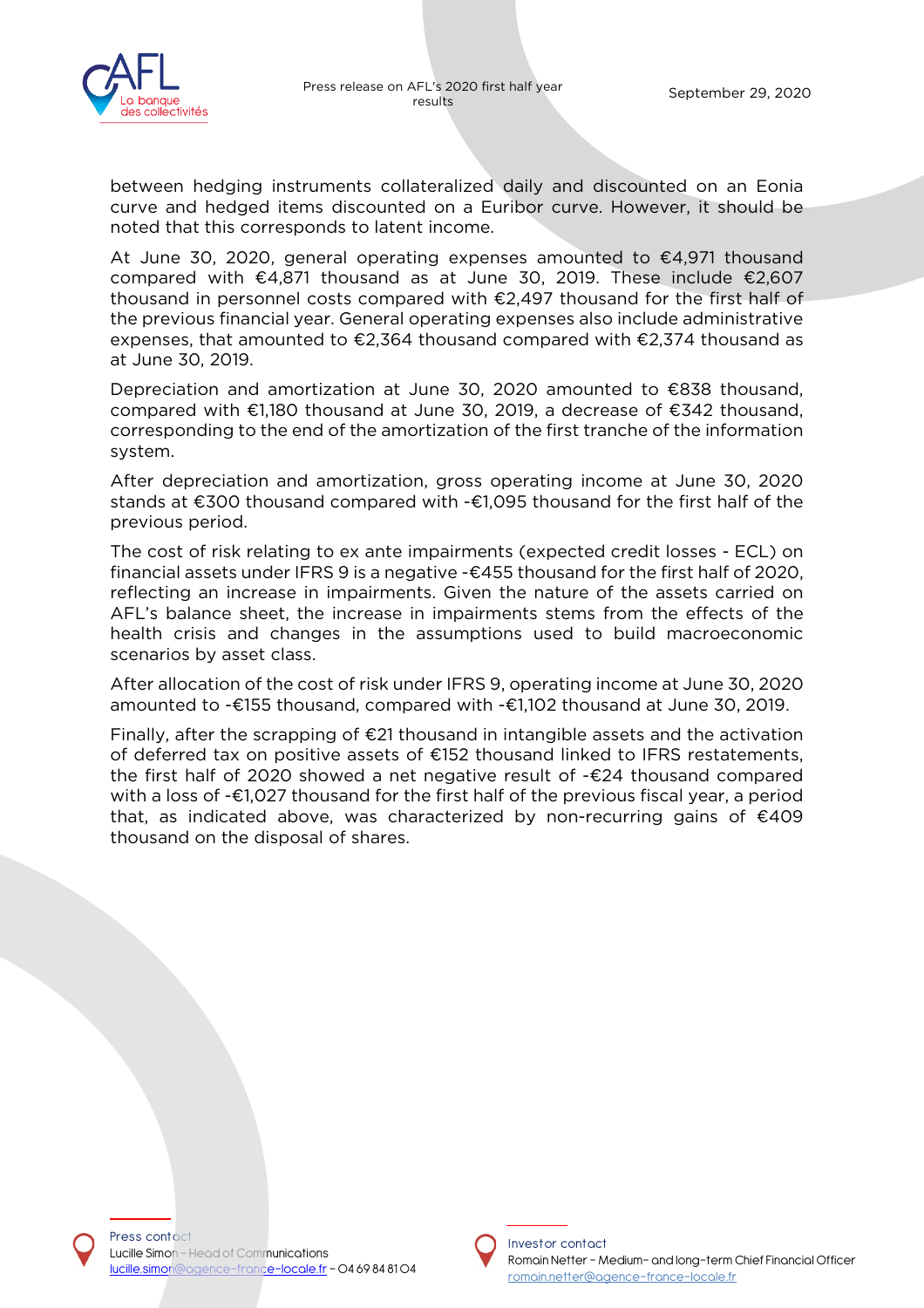

# Income statement as at June 30, 2020 (in € million, consolidated IFRS)

| (En milliers d'euros)                                                                              | 30/06/2020 | 30/06/2019 | 31/12/2019 |
|----------------------------------------------------------------------------------------------------|------------|------------|------------|
| Intérêts et produits assimilés                                                                     | 43813      | 37 030     | 77870      |
| Intérêts et charges assimilées                                                                     | (37514)    | (32367)    | (67747)    |
| Commissions (produits)                                                                             | 75         | 35         | 178        |
| Commissions (charges)                                                                              | (67)       | (49)       | (112)      |
| Gains ou pertes nets sur instruments financiers à la juste valeur par résultat                     | (623)      | (2567)     | (2444)     |
| Gains ou pertes nets sur instruments financiers à la juste valeur par capitaux propres             | 425        | 2874       | 3 3 6 3    |
| Produits des autres activités                                                                      |            |            |            |
| Charges des autres activités                                                                       |            |            |            |
| <b>PRODUIT NET BANCAIRE</b>                                                                        | 6 109      | 4956       | 11 106     |
| Charges générales d'exploitation                                                                   | (4971)     | (4871)     | (9320)     |
| Dotations aux amortissements et aux dépréciations des immobilisations incorporelles et corporelles | (838)      | (1180)     | (2289)     |
| <b>RESULTAT BRUT D'EXPLOITATION</b>                                                                | 300        | (1095)     | (503)      |
| Coût du risque                                                                                     | (455)      | (7)        |            |
| <b>RESULTAT D'EXPLOITATION</b>                                                                     | (155)      | (1102)     | (498)      |
| Gains ou pertes nets sur autres actifs                                                             | (21)       |            | (461)      |
| RESULTAT AVANT IMPÔT                                                                               | (176)      | (1102)     | (959)      |
| Impôt sur les bénéfices                                                                            | 152        | 74         | (227)      |
| <b>IRESULTAT NET</b>                                                                               | (24)       | (1027)     | (1186)     |
| Participations ne donnant pas le contrôle                                                          |            |            |            |
| <b>RESULTAT NET PART DU GROUPE</b>                                                                 | (24)       | (1027)     | (1186)     |
| Résultat net de base par action (en euros)                                                         | (0,02)     | (0,68)     | (0, 77)    |
| Résultat dilué par action (en euros)                                                               | (0,02)     | (0,68)     | (0, 77)    |

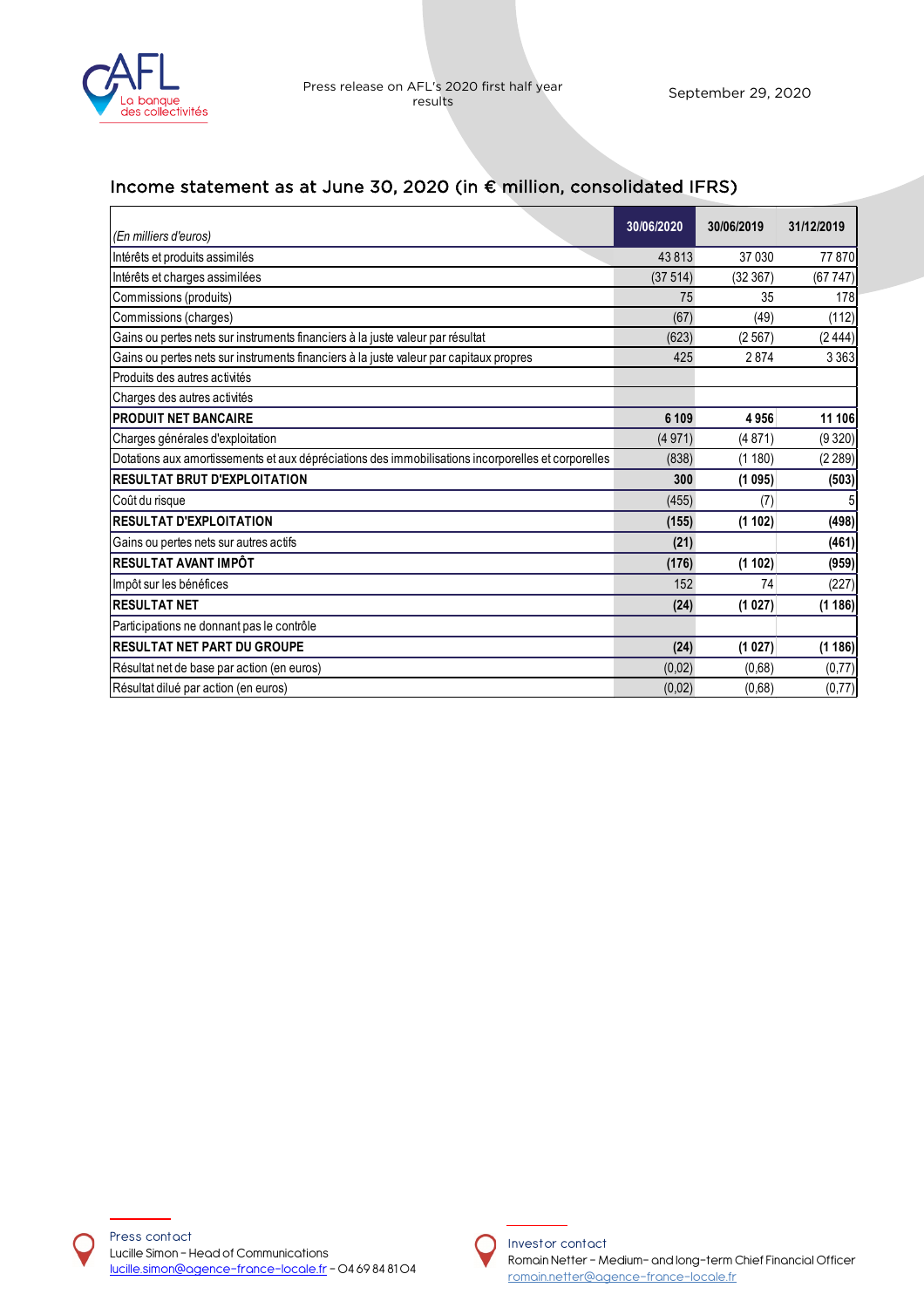

## Balance sheet as at June 30, 2020 (in € million, consolidated IFRS)

## Assets as at June 30, 2020

| (En milliers d'euros)                                              | 30/06/2020 | 31/12/2019    | 31/12/2018    |
|--------------------------------------------------------------------|------------|---------------|---------------|
| Caisse et banques centrales                                        | 448 057    | 165 604       | 121650        |
| Actifs financiers à la juste valeur par résultat                   | 17775      | 15 9 62       | 26 299        |
| Instruments dérivés de couverture                                  | 179 899    | 130 957       | 44 661        |
| Actifs financiers à la juste valeur par capitaux propres           | 518012     | 535 900       | 502487        |
| Titres au coût amorti                                              | 194 838    | 139718        | 179501        |
| IPrêts et créances sur les établissements de crédit au coût amorti | 229 826    | 190 830       | 111 217       |
| IPrêts et créances sur la clientèle au coût amorti                 | 3411437    | 3 160 500     | 2 2 2 9 1 1   |
| Écarts de réévaluation des portefeuilles couverts en taux          | 26812      | 14 2 84       | 1873          |
| Actifs d'impôts courants                                           | 32         | 42            | 43            |
| Actifs d'impôts différés                                           | 6489       | 5654          | 5691          |
| Comptes de régularisation et actifs divers                         | 561        | 380           | 349           |
| Immobilisations incorporelles                                      | 1861       | 2097          | 3 2 9 0       |
| Immobilisations corporelles                                        | 2682       | 2633          | 2514          |
| Ecarts d'acquisition                                               |            |               |               |
| <b>TOTAL DE L'ACTIF</b>                                            | 5038281    | 4 3 6 4 5 6 1 | 3 2 2 9 4 8 7 |

## Liabilities as at June 30, 2020

| (En milliers d'euros)                                         | 30/06/2020 | 31/12/2019    | 31/12/2018    |
|---------------------------------------------------------------|------------|---------------|---------------|
| Banques centrales                                             | 127        | 26            | 755           |
| Passifs financiers à la juste valeur par résultat             | 17823      | 15476         | 26 747        |
| Instruments dérivés de couverture                             | 263 953    | 173 597       | 78 300        |
| Dettes représentées par un titre                              | 4 618 004  | 4 036 974     | 2 996 909     |
| Dettes envers les établissements de crédits et assimilés      | 1587       | 4 2 3 6       |               |
| Dettes envers la clientèle                                    |            |               |               |
| Écart de réévaluation des portefeuilles couverts en taux      |            |               |               |
| Passifs d'impôts courants                                     |            |               |               |
| Passifs d'impôts différés                                     |            | 18            |               |
| Comptes de régularisation et passifs divers                   | 2531       | 2465          | 2 2 6 0       |
| Provisions                                                    | 193        | 278           | 23            |
| Capitaux propres                                              | 134 064    | 131 490       | 124 485       |
| Capitaux propres part du groupe                               | 134 064    | 131 490       | 124 485       |
| Capital et réserves liées                                     | 158 992    | 154 460       | 145 905       |
| Réserves consolidées                                          | (21404)    | (20 218)      | (18 305)      |
| Ecart de réévaluation                                         |            |               |               |
| Gains et pertes comptabilisés directement en capitaux propres | (3499)     | 566)          | (1411)        |
| Résultat de l'exercice (+/-)                                  | (24)       | (1186)        | (1705)        |
| Participations ne donnant pas le contrôle                     |            |               |               |
| <b>TOTAL DU PASSIF</b>                                        | 5 038 281  | 4 3 6 4 5 6 1 | 3 2 2 9 4 8 7 |

*The AFL Management Board approved the AFL half-yearly financial statements on September 7, 2020. The AFL Supervisory Board meeting of September 28, 2020, reviewed and approved the AFL half-yearly financial statements. The Board of Directors of AFL-ST (Société Territoriale), meeting of September 28, 2020, approved the Group's half-yearly consolidated financial statements.*